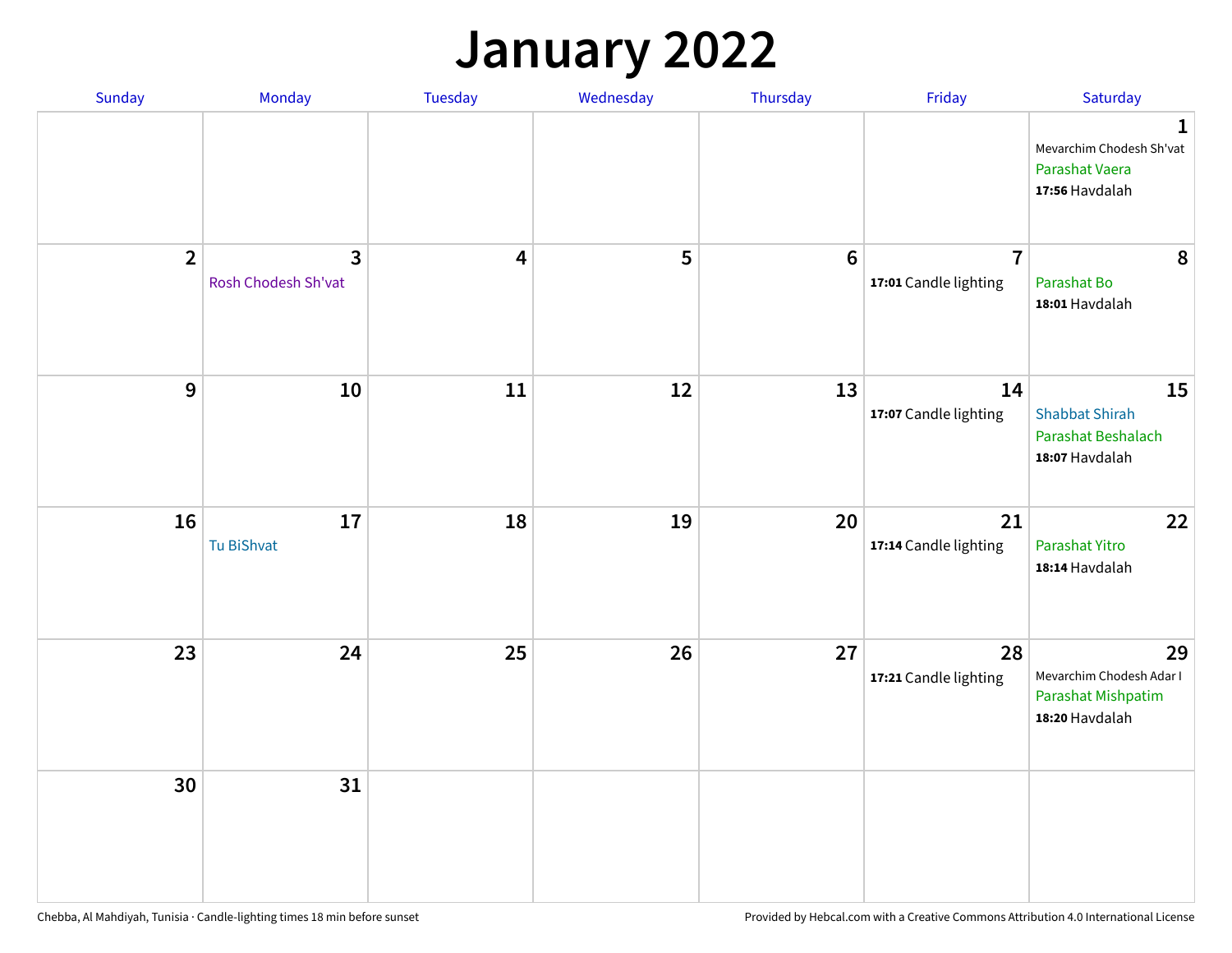# **February 2022**

| Sunday | Monday                  | <b>Tuesday</b>                      | Wednesday                             | Thursday | Friday                                           | Saturday                                                                                          |
|--------|-------------------------|-------------------------------------|---------------------------------------|----------|--------------------------------------------------|---------------------------------------------------------------------------------------------------|
|        |                         | $\mathbf{1}$<br>Rosh Chodesh Adar I | $\overline{2}$<br>Rosh Chodesh Adar I | 3        | $\overline{\mathbf{4}}$<br>17:28 Candle lighting | 5<br>Parashat Terumah<br>18:27 Havdalah                                                           |
| $6\,$  | $\overline{\mathbf{7}}$ | 8                                   | 9                                     | 10       | 11<br>17:35 Candle lighting                      | 12<br>Parashat Tetzaveh<br>18:33 Havdalah                                                         |
| 13     | 14                      | 15<br><b>Purim Katan</b>            | 16                                    | 17       | 18<br>17:42 Candle lighting                      | 19<br>Parashat Ki Tisa<br>18:40 Havdalah                                                          |
| 20     | 21                      | 22                                  | 23                                    | 24       | 25<br>17:49 Candle lighting                      | 26<br><b>Shabbat Shekalim</b><br>Mevarchim Chodesh Adar II<br>Parashat Vayakhel<br>18:46 Havdalah |
| 27     | 28                      |                                     |                                       |          |                                                  |                                                                                                   |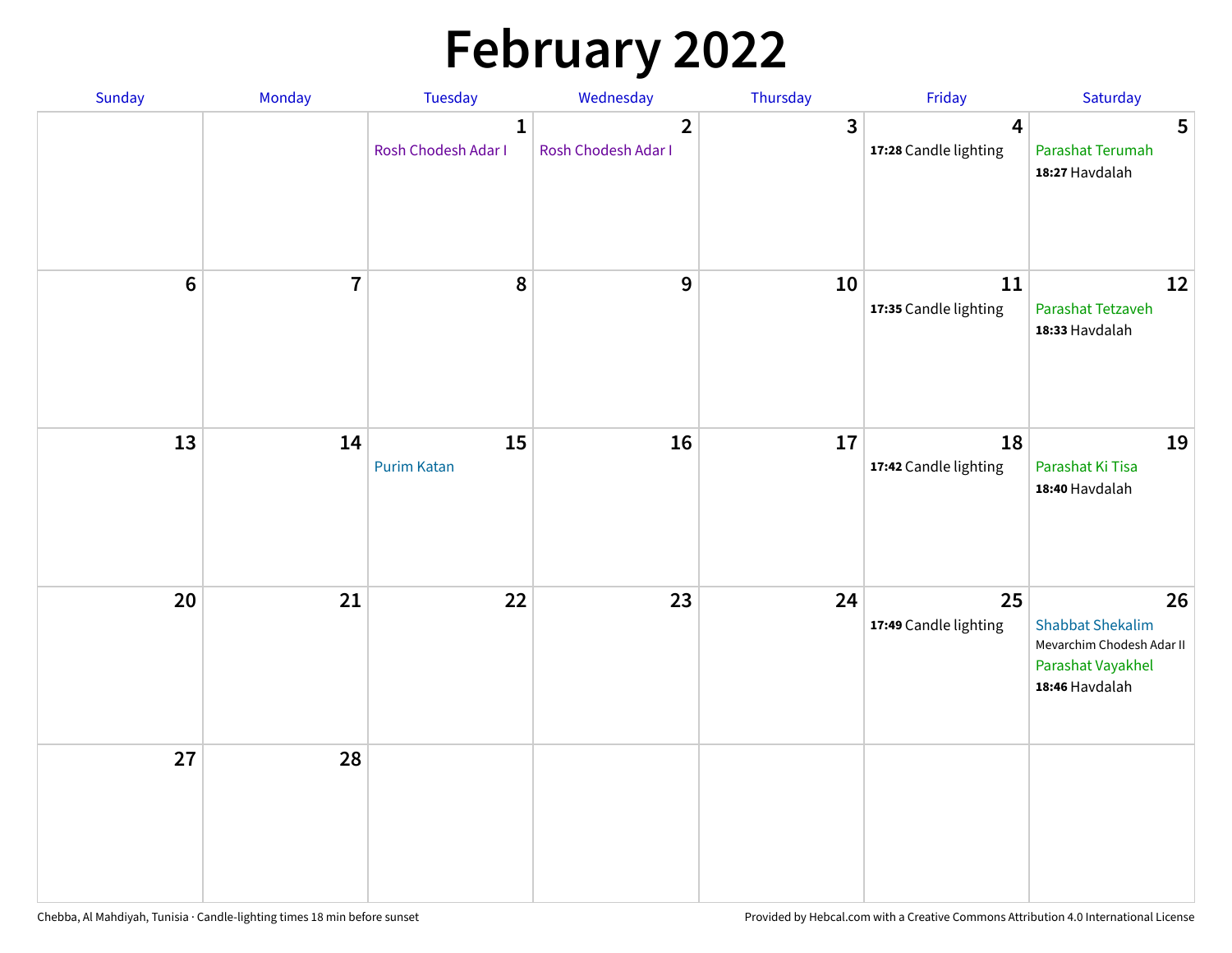## **March 2022**

| Sunday  | <b>Monday</b>  | <b>Tuesday</b> | Wednesday                                                                         | Thursday                                        | Friday                                              | Saturday                                                                                   |
|---------|----------------|----------------|-----------------------------------------------------------------------------------|-------------------------------------------------|-----------------------------------------------------|--------------------------------------------------------------------------------------------|
|         |                | $\mathbf{1}$   | $\overline{2}$                                                                    | $\overline{\mathbf{3}}$<br>Rosh Chodesh Adar II | 4<br>Rosh Chodesh Adar II<br>17:55 Candle lighting  | 5<br>Parashat Pekudei<br>18:52 Havdalah                                                    |
| $\bf 6$ | $\overline{7}$ | 8              | 9                                                                                 | 10                                              | 11<br>18:01 Candle lighting                         | 12<br><b>Shabbat Zachor</b><br>Parashat Vayikra<br>18:58 Havdalah                          |
| 13      | 14             | 15             | 16<br>05:10 Fast begins<br>Ta'anit Esther<br>18:54 Fast ends<br><b>Erev Purim</b> | 17<br>Purim                                     | 18<br><b>Shushan Purim</b><br>18:07 Candle lighting | 19<br>Parashat Tzav<br>19:04 Havdalah                                                      |
| 20      | 21             | 22             | 23                                                                                | 24                                              | 25<br>18:13 Candle lighting                         | 26<br><b>Shabbat Parah</b><br>Mevarchim Chodesh Nisan<br>Parashat Shmini<br>19:10 Havdalah |
| 27      | 28             | 29             | 30                                                                                | 31                                              |                                                     |                                                                                            |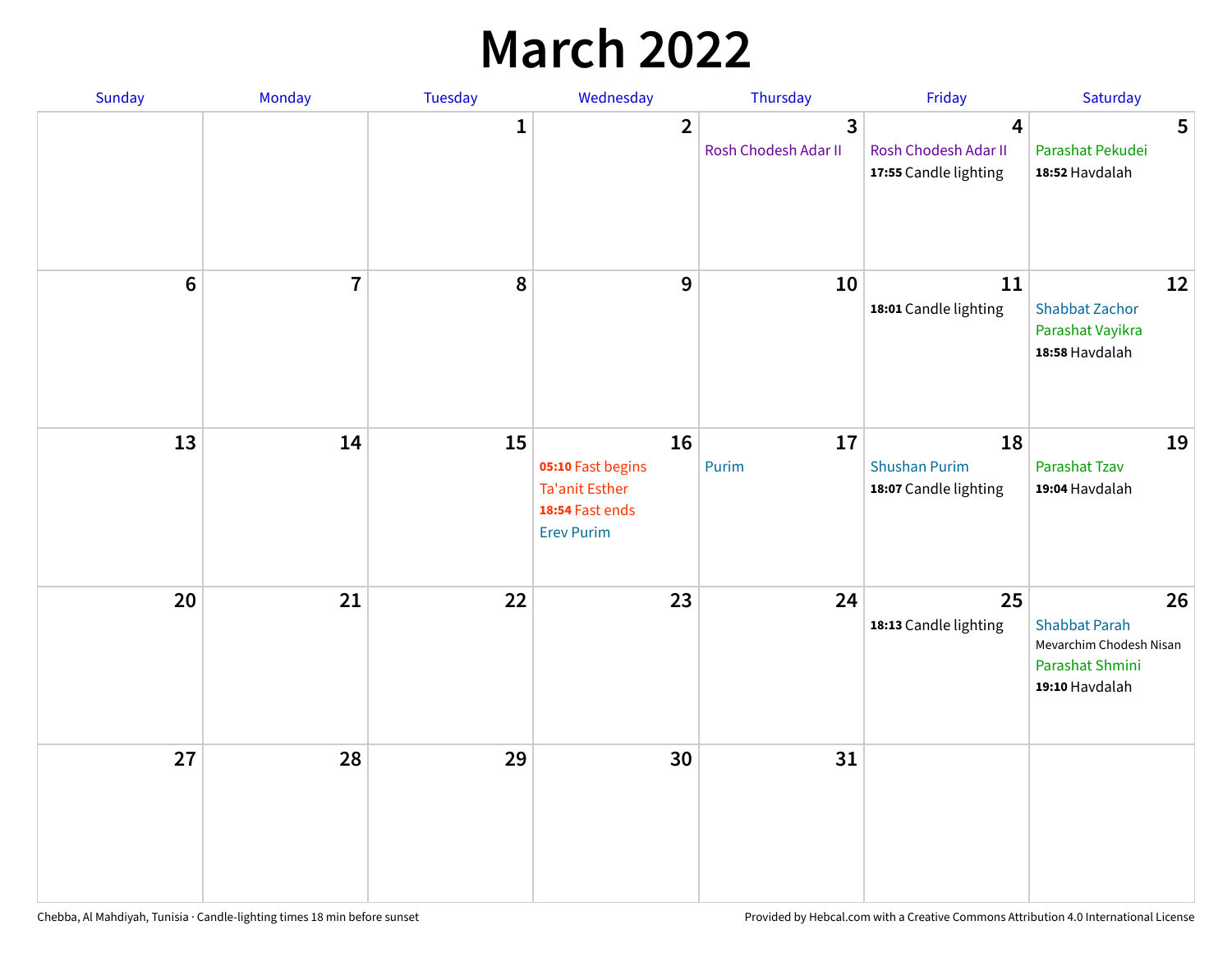## **April 2022**

| Sunday                                   | Monday                  | <b>Tuesday</b>         | Wednesday             | Thursday                                        | Friday                                                                                            | Saturday                                                                                                            |
|------------------------------------------|-------------------------|------------------------|-----------------------|-------------------------------------------------|---------------------------------------------------------------------------------------------------|---------------------------------------------------------------------------------------------------------------------|
|                                          |                         |                        |                       |                                                 | $\mathbf{1}$<br>18:18 Candle lighting                                                             | $\overline{2}$<br><b>Shabbat HaChodesh</b><br><b>Rosh Chodesh Nisan</b><br><b>Parashat Tazria</b><br>19:16 Havdalah |
| 3                                        | $\overline{4}$          | 5                      | $6\phantom{1}6$       | $\overline{7}$                                  | 8<br>18:24 Candle lighting                                                                        | 9<br><b>Shabbat HaGadol</b><br>Parashat Metzora<br>19:22 Havdalah                                                   |
| 10                                       | 11<br>Yom HaAliyah      | 12                     | 13                    | 14                                              | 15<br>04:25 Fast begins<br><b>Ta'anit Bechorot</b><br><b>Erev Pesach</b><br>18:30 Candle lighting | 16<br>Pesach I<br>19:28 Candle lighting                                                                             |
| 17<br><b>Pesach II</b><br>19:29 Havdalah | 18<br>Pesach III (CH"M) | 19<br>Pesach IV (CH"M) | 20<br>Pesach V (CH"M) | 21<br>Pesach VI (CH"M)<br>18:35 Candle lighting | 22<br><b>Pesach VII</b><br>18:35 Candle lighting                                                  | 23<br><b>Pesach VIII</b><br>19:34 Havdalah                                                                          |
| 24                                       | 25                      | 26                     | 27                    | 28<br>Yom HaShoah                               | 29<br>18:41 Candle lighting                                                                       | 30<br>Mevarchim Chodesh Iyyar<br>Parashat Achrei Mot<br>19:41 Havdalah                                              |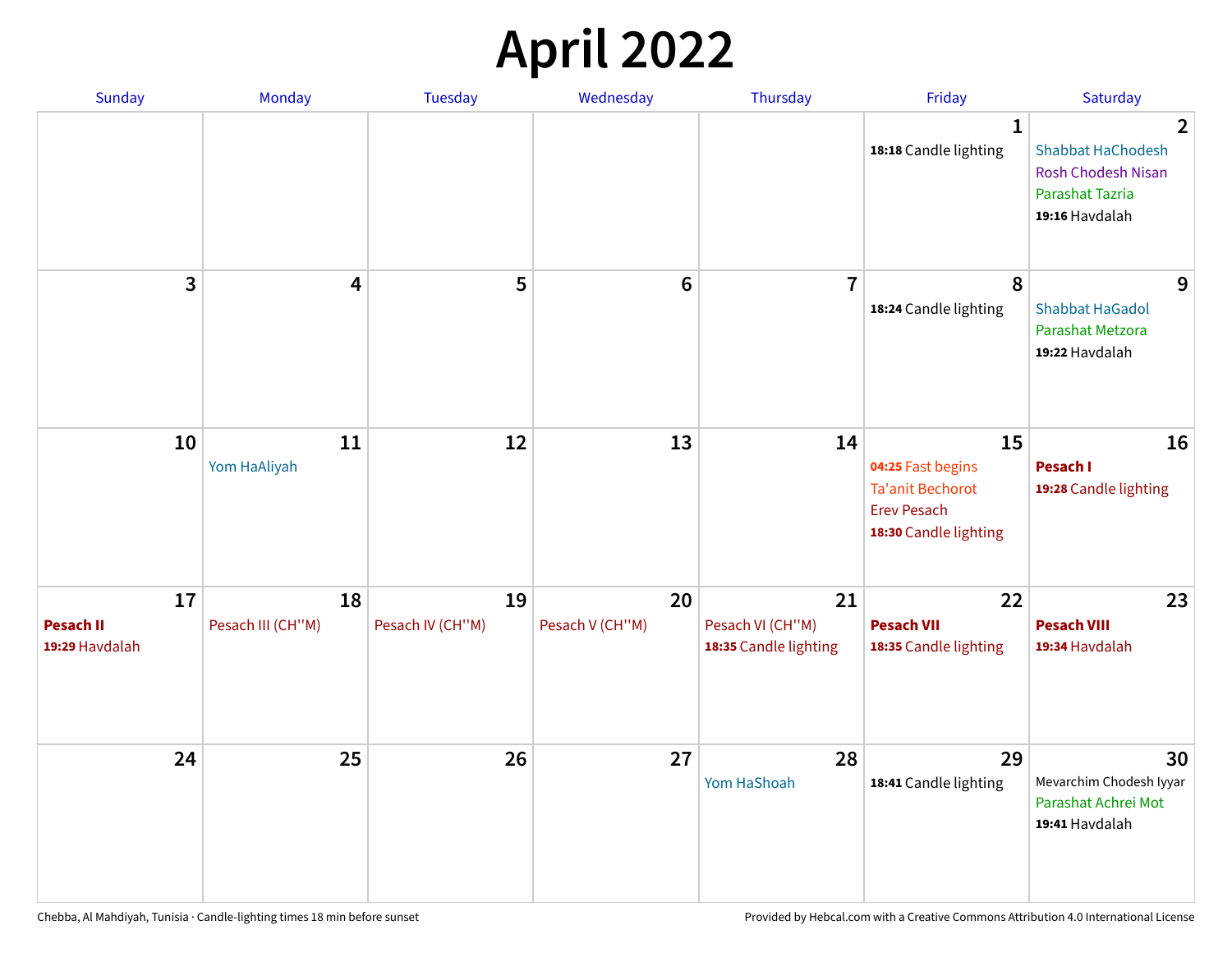## **May 2022**

| Sunday                             | Monday                               | Tuesday                  | Wednesday                                | Thursday            | Friday                                  | Saturday                                                               |
|------------------------------------|--------------------------------------|--------------------------|------------------------------------------|---------------------|-----------------------------------------|------------------------------------------------------------------------|
| $\mathbf{1}$<br>Rosh Chodesh Iyyar | $\overline{2}$<br>Rosh Chodesh Iyyar | 3                        | $\overline{\mathbf{4}}$<br>Yom HaZikaron | 5<br>Yom HaAtzma'ut | $6\phantom{1}$<br>18:47 Candle lighting | $\overline{7}$<br>Parashat Kedoshim<br>19:48 Havdalah                  |
| 8                                  | 9                                    | 10                       | 11                                       | 12                  | 13<br>18:53 Candle lighting             | 14<br>Parashat Emor<br>19:54 Havdalah                                  |
| 15<br>Pesach Sheni                 | 16                                   | 17                       | 18                                       | 19<br>Lag BaOmer    | 20<br>18:58 Candle lighting             | 21<br>Parashat Behar<br>20:00 Havdalah                                 |
| 22                                 | 23                                   | 24                       | 25                                       | 26                  | 27<br>19:03 Candle lighting             | 28<br>Mevarchim Chodesh Sivan<br>Parashat Bechukotai<br>20:06 Havdalah |
| 29<br>Yom Yerushalayim             | 30                                   | 31<br>Rosh Chodesh Sivan |                                          |                     |                                         |                                                                        |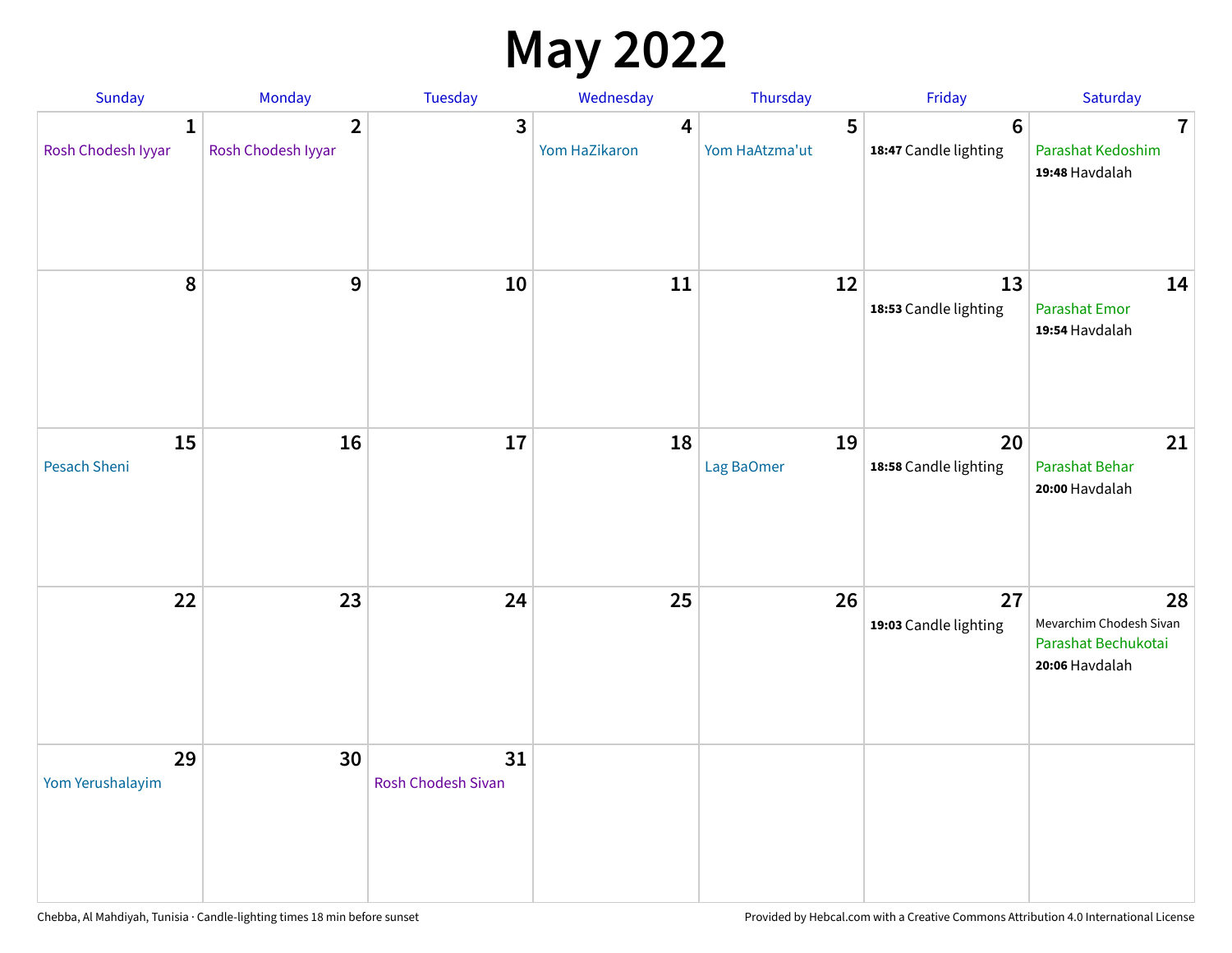#### **June 2022**

| Sunday                                         | Monday                                                | Tuesday        | Wednesday                       | Thursday                        | Friday                      | Saturday                                                               |
|------------------------------------------------|-------------------------------------------------------|----------------|---------------------------------|---------------------------------|-----------------------------|------------------------------------------------------------------------|
|                                                |                                                       |                | 1                               | $\overline{2}$                  | 3<br>19:08 Candle lighting  | 4<br><b>Erev Shavuot</b><br>Parashat Bamidbar<br>20:11 Candle lighting |
| 5<br><b>Shavuot I</b><br>20:12 Candle lighting | $6\phantom{1}$<br><b>Shavuot II</b><br>20:12 Havdalah | $\overline{7}$ | 8                               | 9                               | 10<br>19:11 Candle lighting | 11<br><b>Parashat Nasso</b><br>20:15 Havdalah                          |
| 12                                             | 13                                                    | 14             | 15                              | 16                              | 17<br>19:14 Candle lighting | 18<br>Parashat Beha'alotcha<br>20:18 Havdalah                          |
| 19                                             | 20                                                    | 21             | 22                              | 23                              | 24<br>19:15 Candle lighting | 25<br>Mevarchim Chodesh Tamuz<br>Parashat Sh'lach<br>20:19 Havdalah    |
| 26                                             | 27                                                    | 28             | 29<br><b>Rosh Chodesh Tamuz</b> | 30<br><b>Rosh Chodesh Tamuz</b> |                             |                                                                        |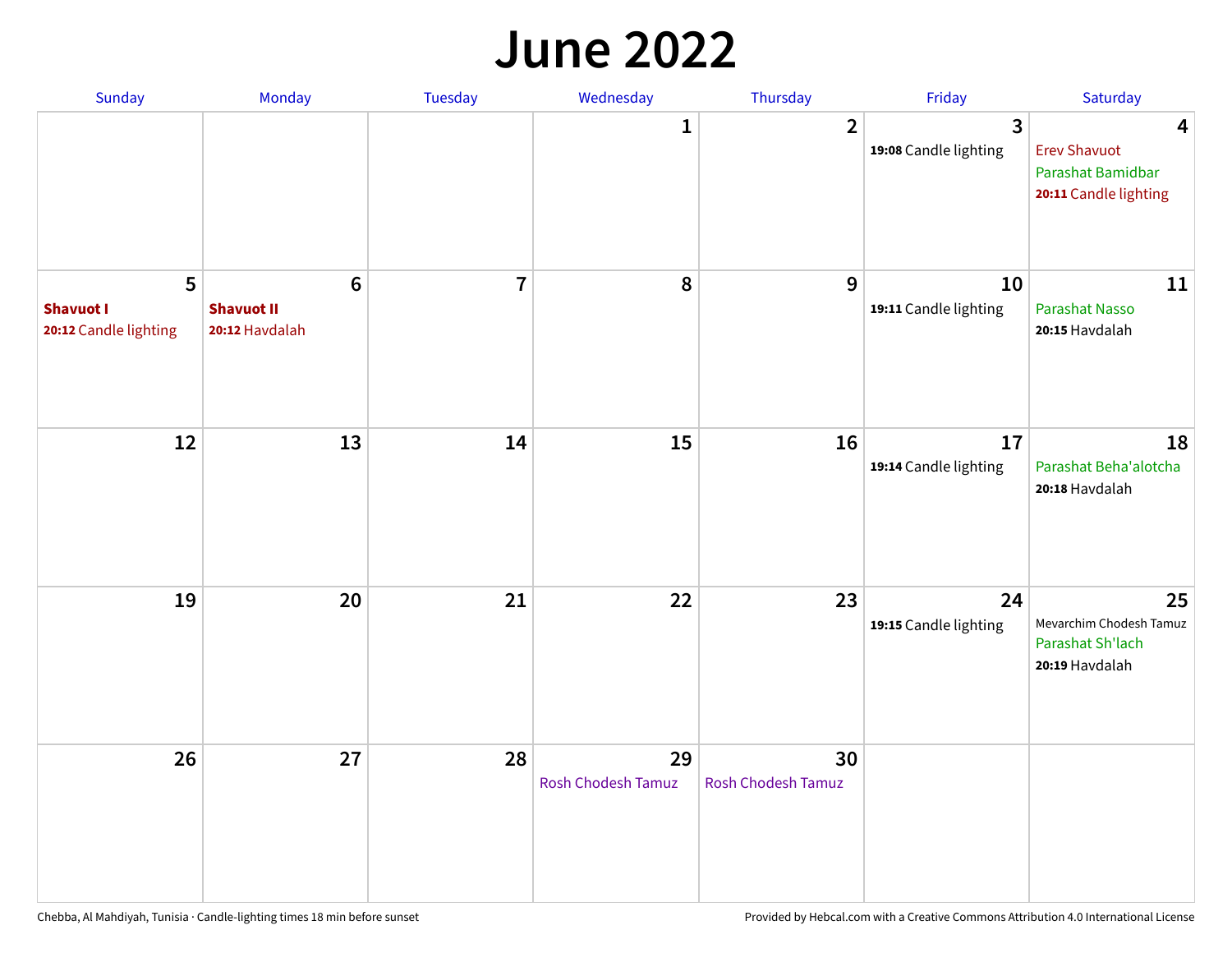## **July 2022**

| Sunday                                                           | Monday                  | Tuesday | Wednesday | Thursday       | Friday                                         | Saturday                                                                |
|------------------------------------------------------------------|-------------------------|---------|-----------|----------------|------------------------------------------------|-------------------------------------------------------------------------|
|                                                                  |                         |         |           |                | $\mathbf{1}$<br>19:16 Candle lighting          | $\overline{2}$<br>Parashat Korach<br>20:19 Havdalah                     |
| $\mathbf{3}$                                                     | $\overline{\mathbf{4}}$ | 5       | $\bf 6$   | $\overline{7}$ | $\pmb{8}$<br>19:15 Candle lighting             | 9<br>Parashat Chukat<br>20:17 Havdalah                                  |
| 10                                                               | 11                      | 12      | 13        | 14             | 15<br>19:12 Candle lighting                    | 16<br><b>Parashat Balak</b><br>20:14 Havdalah                           |
| 17<br>03:43 Fast begins<br><b>Tzom Tammuz</b><br>20:05 Fast ends | 18                      | 19      | 20        | 21             | 22<br>19:08 Candle lighting                    | 23<br>Mevarchim Chodesh Av<br><b>Parashat Pinchas</b><br>20:09 Havdalah |
| 24                                                               | 25                      | 26      | 27        | 28             | 29<br>Rosh Chodesh Av<br>19:03 Candle lighting | 30<br>Parashat Matot-Masei<br>20:03 Havdalah                            |
| 31                                                               |                         |         |           |                |                                                |                                                                         |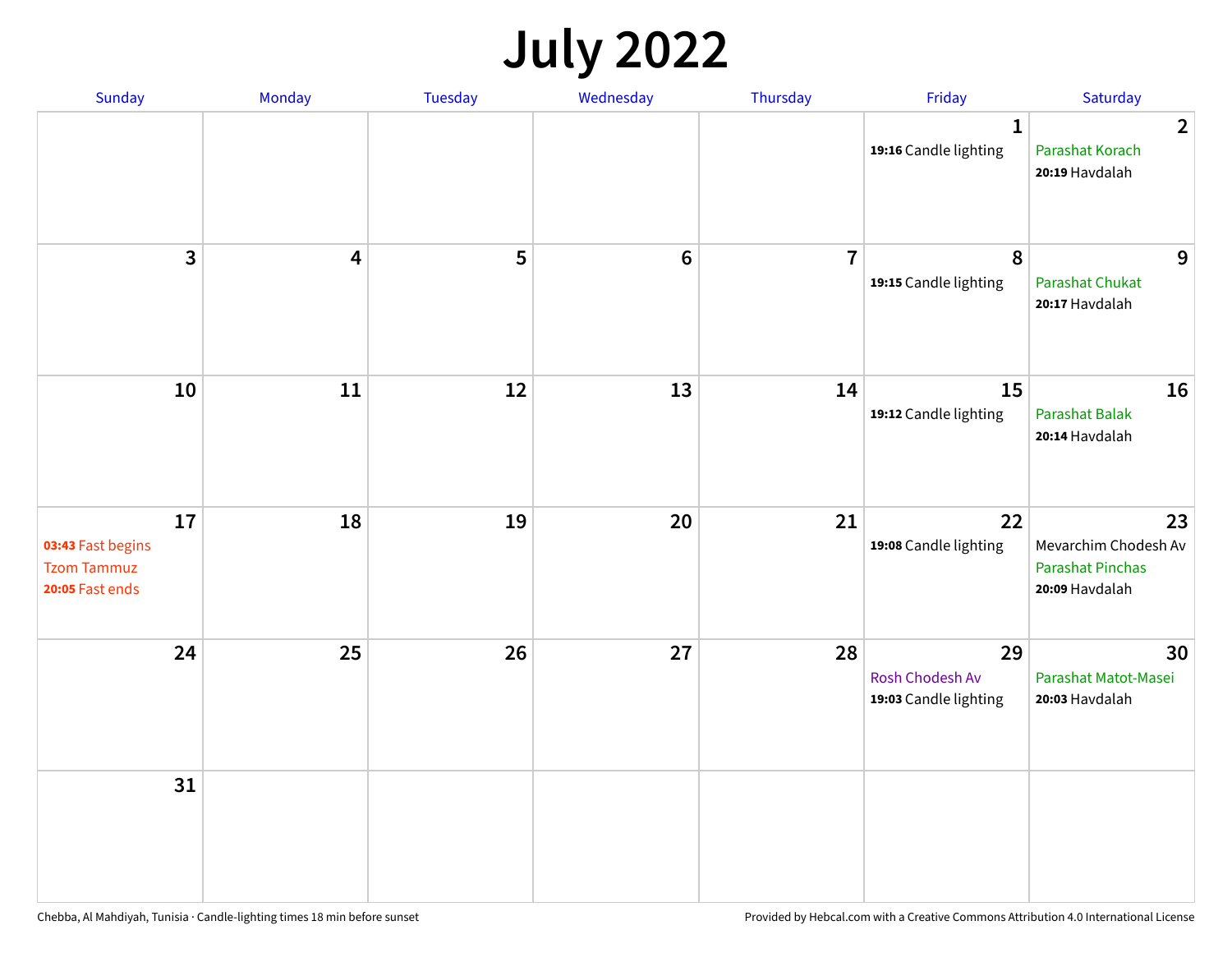## **August 2022**

| Sunday                                                      | Monday       | Tuesday                 | Wednesday | Thursday | Friday                                 | Saturday                                                                                                                       |
|-------------------------------------------------------------|--------------|-------------------------|-----------|----------|----------------------------------------|--------------------------------------------------------------------------------------------------------------------------------|
|                                                             | $\mathbf{1}$ | $\overline{\mathbf{2}}$ | 3         | 4        | 5<br>18:57 Candle lighting             | $6\phantom{1}6$<br><b>Shabbat Chazon</b><br>19:14 Fast begins<br>Erev Tish'a B'Av<br><b>Parashat Devarim</b><br>19:55 Havdalah |
| $\overline{7}$<br>Tish'a B'Av (observed)<br>19:47 Fast ends | 8            | 9                       | 10        | 11       | 12<br>Tu B'Av<br>18:49 Candle lighting | 13<br><b>Shabbat Nachamu</b><br>Parashat Vaetchanan<br>19:47 Havdalah                                                          |
| 14                                                          | 15           | 16                      | 17        | 18       | 19<br>18:41 Candle lighting            | 20<br>Mevarchim Chodesh Elul<br>Parashat Eikev<br>19:38 Havdalah                                                               |
| 21                                                          | 22           | 23                      | 24        | 25       | 26<br>18:32 Candle lighting            | 27<br>Rosh Chodesh Elul<br>Parashat Re'eh<br>19:28 Havdalah                                                                    |
| 28<br>Rosh Hashana LaBehemot<br>Rosh Chodesh Elul           | 29           | 30                      | 31        |          |                                        |                                                                                                                                |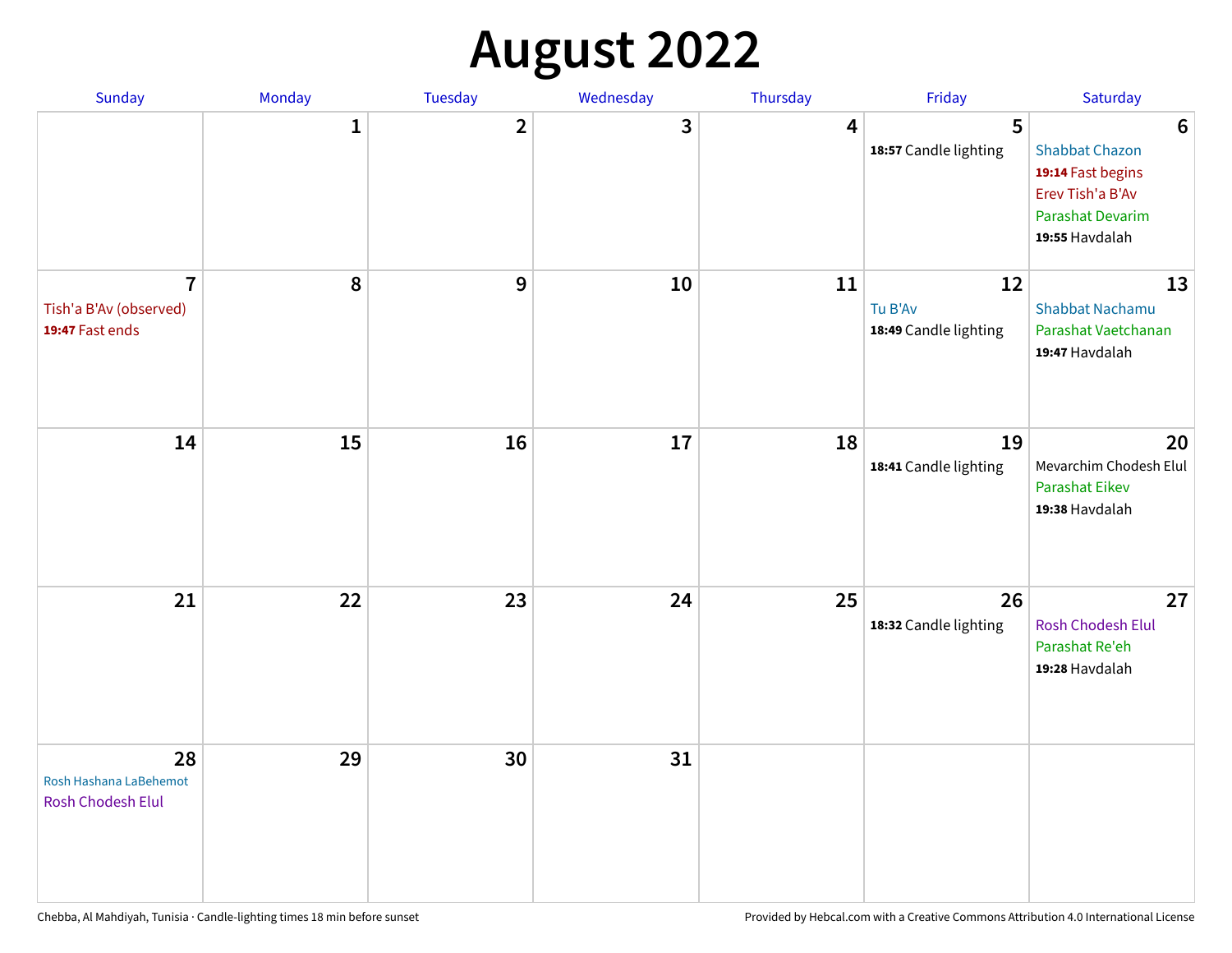## **September 2022**

| Sunday                                           | Monday                                           | <b>Tuesday</b>                                 | Wednesday                                                          | Thursday    | Friday                                  | Saturday                                                  |
|--------------------------------------------------|--------------------------------------------------|------------------------------------------------|--------------------------------------------------------------------|-------------|-----------------------------------------|-----------------------------------------------------------|
|                                                  |                                                  |                                                |                                                                    | $\mathbf 1$ | $\overline{2}$<br>18:23 Candle lighting | 3<br><b>Parashat Shoftim</b><br>19:18 Havdalah            |
| $\overline{\mathbf{4}}$                          | 5                                                | $6\phantom{1}6$                                | $\overline{7}$                                                     | 8           | 9<br>18:13 Candle lighting              | 10<br>Parashat Ki Teitzei<br>19:08 Havdalah               |
| 11                                               | 12                                               | 13                                             | 14                                                                 | 15          | 16<br>18:03 Candle lighting             | 17<br>Leil Selichot<br>Parashat Ki Tavo<br>18:58 Havdalah |
| 18                                               | 19                                               | 20                                             | 21                                                                 | 22          | 23<br>17:53 Candle lighting             | 24<br>Parashat Nitzavim<br>18:47 Havdalah                 |
| 25<br>Erev Rosh Hashana<br>17:50 Candle lighting | 26<br>Rosh Hashana 5783<br>18:44 Candle lighting | 27<br><b>Rosh Hashana II</b><br>18:43 Havdalah | 28<br>04:53 Fast begins<br><b>Tzom Gedaliah</b><br>18:35 Fast ends | 29          | 30<br>17:43 Candle lighting             |                                                           |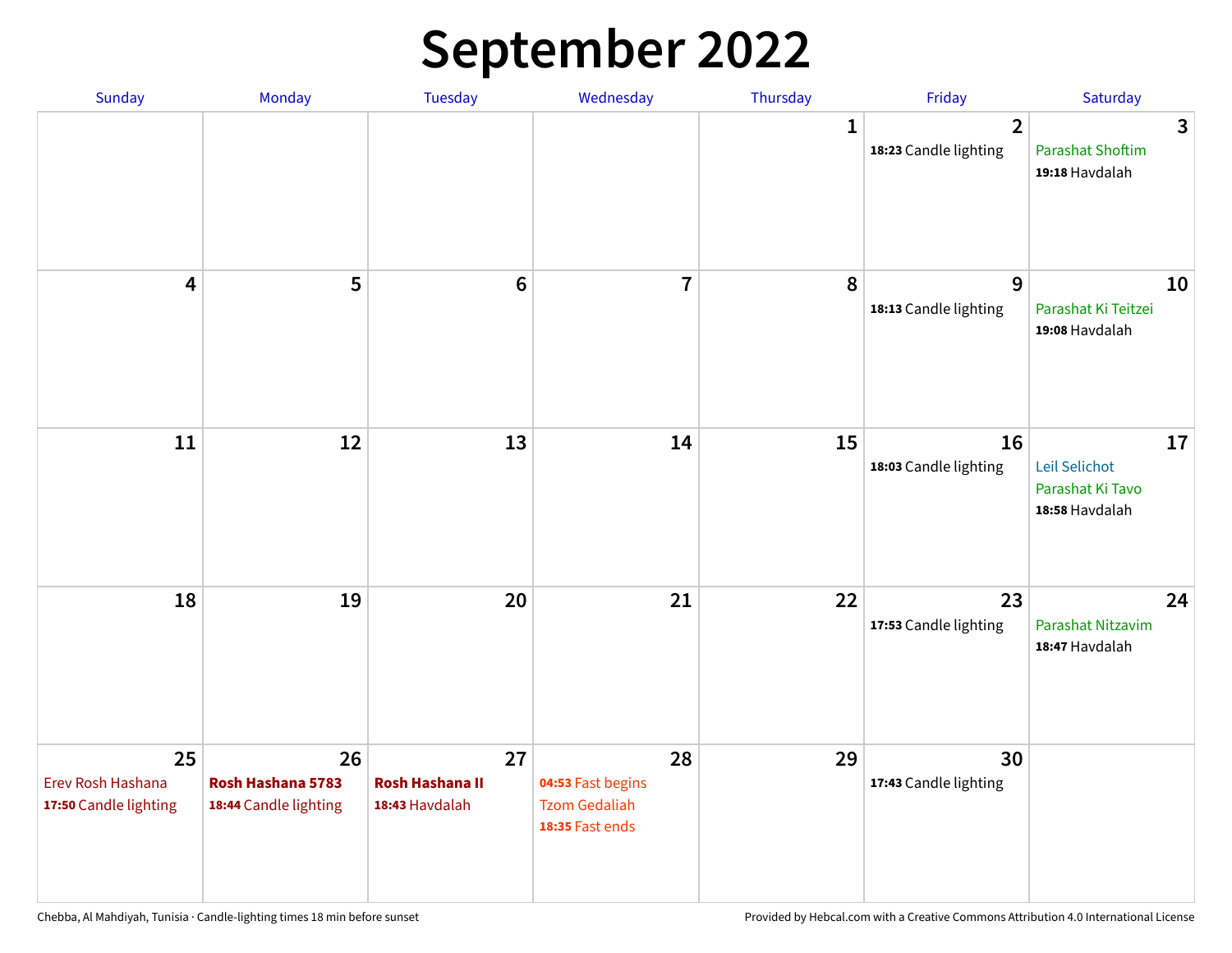## **October 2022**

| <b>Sunday</b>                                            | <b>Monday</b>                                        | <b>Tuesday</b>                                                    | Wednesday                                | Thursday               | Friday                                         | Saturday                                                                       |
|----------------------------------------------------------|------------------------------------------------------|-------------------------------------------------------------------|------------------------------------------|------------------------|------------------------------------------------|--------------------------------------------------------------------------------|
|                                                          |                                                      |                                                                   |                                          |                        |                                                | 1<br><b>Shabbat Shuva</b><br>Parashat Vayeilech<br>18:37 Havdalah              |
| $\overline{2}$                                           | $\overline{\mathbf{3}}$                              | $\overline{4}$<br><b>Erev Yom Kippur</b><br>17:37 Candle lighting | 5<br><b>Yom Kippur</b><br>18:32 Havdalah | 6                      | $\overline{7}$<br>17:33 Candle lighting        | 8<br>Parashat Ha'Azinu<br>18:28 Havdalah                                       |
| 9<br><b>Erev Sukkot</b><br>17:30 Candle lighting         | 10<br><b>Sukkot I</b><br>18:25 Candle lighting       | 11<br><b>Sukkot II</b><br>18:24 Havdalah                          | 12<br>Sukkot III (CH"M)                  | 13<br>Sukkot IV (CH"M) | 14<br>Sukkot V (CH"M)<br>17:23 Candle lighting | 15<br>Sukkot VI (CH"M)<br>18:18 Havdalah                                       |
| 16<br>Sukkot VII (Hoshana Raba)<br>17:21 Candle lighting | 17<br><b>Shmini Atzeret</b><br>18:16 Candle lighting | 18<br><b>Simchat Torah</b><br>18:15 Havdalah                      | 19                                       | 20                     | 21<br>17:15 Candle lighting                    | 22<br>Mevarchim Chodesh Cheshvan<br><b>Parashat Bereshit</b><br>18:10 Havdalah |
| 23                                                       | 24                                                   | 25<br>Rosh Chodesh Cheshvan                                       | 26<br>Rosh Chodesh Cheshvan              | 27                     | 28<br>17:07 Candle lighting                    | 29<br><b>Parashat Noach</b><br>18:03 Havdalah                                  |
| 30                                                       | 31                                                   |                                                                   |                                          |                        |                                                |                                                                                |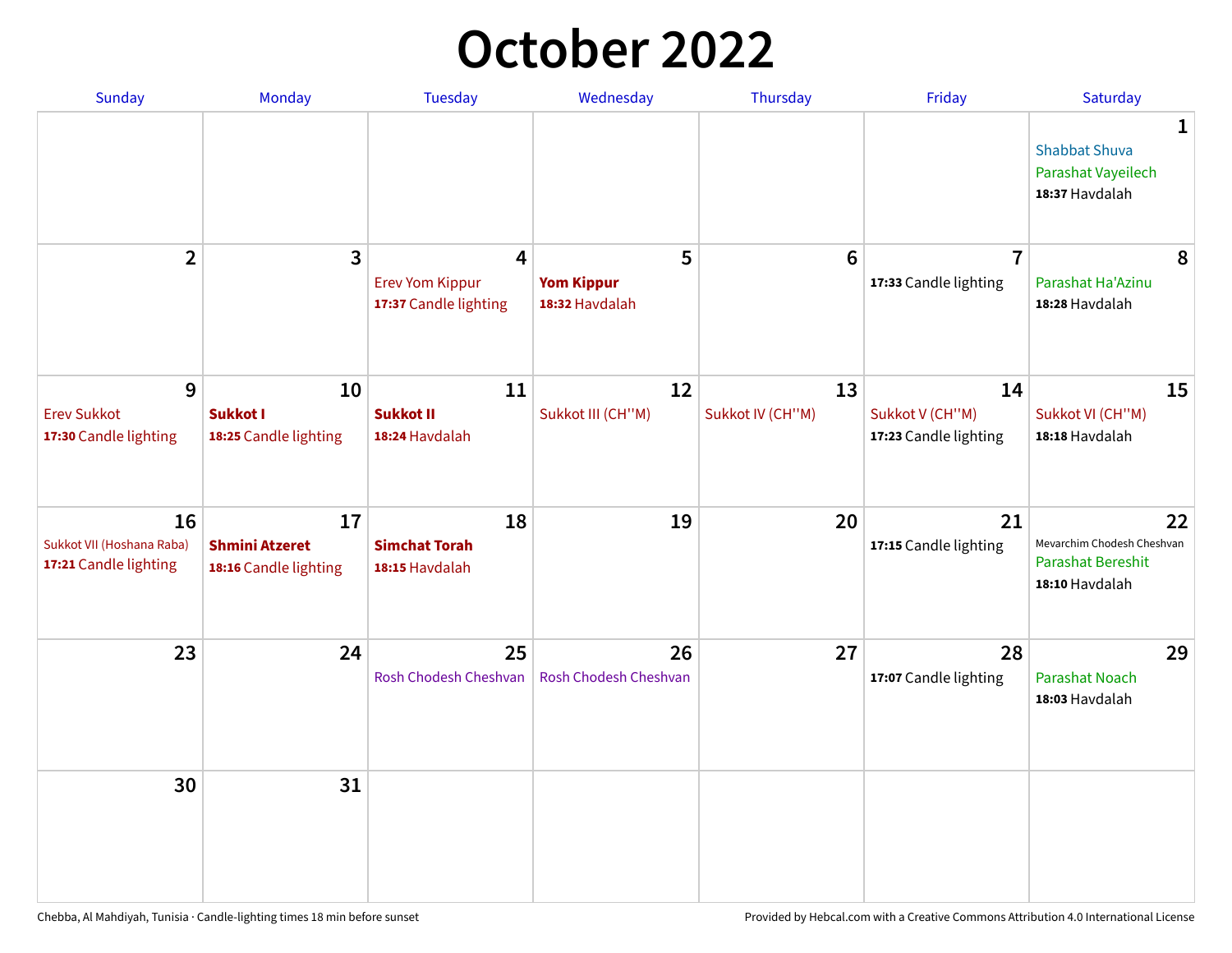## **November 2022**

| Sunday         | Monday                  | <b>Tuesday</b>                                 | Wednesday        | Thursday                  | Friday                                             | Saturday                                                                 |
|----------------|-------------------------|------------------------------------------------|------------------|---------------------------|----------------------------------------------------|--------------------------------------------------------------------------|
|                |                         | $\mathbf{1}$<br>Yom HaAliyah School Observance | $\overline{2}$   | $\mathbf{3}$              | $\boldsymbol{4}$<br>17:00 Candle lighting          | 5<br>Parashat Lech-Lecha<br>17:56 Havdalah                               |
| $6\phantom{a}$ | $\overline{\mathbf{7}}$ | 8                                              | $\boldsymbol{9}$ | 10                        | 11<br>16:54 Candle lighting                        | 12<br>Parashat Vayera<br>17:51 Havdalah                                  |
| 13             | 14                      | 15                                             | 16               | 17                        | 18<br>16:49 Candle lighting                        | 19<br>Mevarchim Chodesh Kislev<br>Parashat Chayei Sara<br>17:47 Havdalah |
| 20             | 21                      | 22                                             | 23<br>Sigd       | 24<br>Rosh Chodesh Kislev | 25<br>Rosh Chodesh Kislev<br>16:46 Candle lighting | 26<br><b>Parashat Toldot</b><br>17:45 Havdalah                           |
| 27             | 28                      | 29                                             | 30               |                           |                                                    |                                                                          |